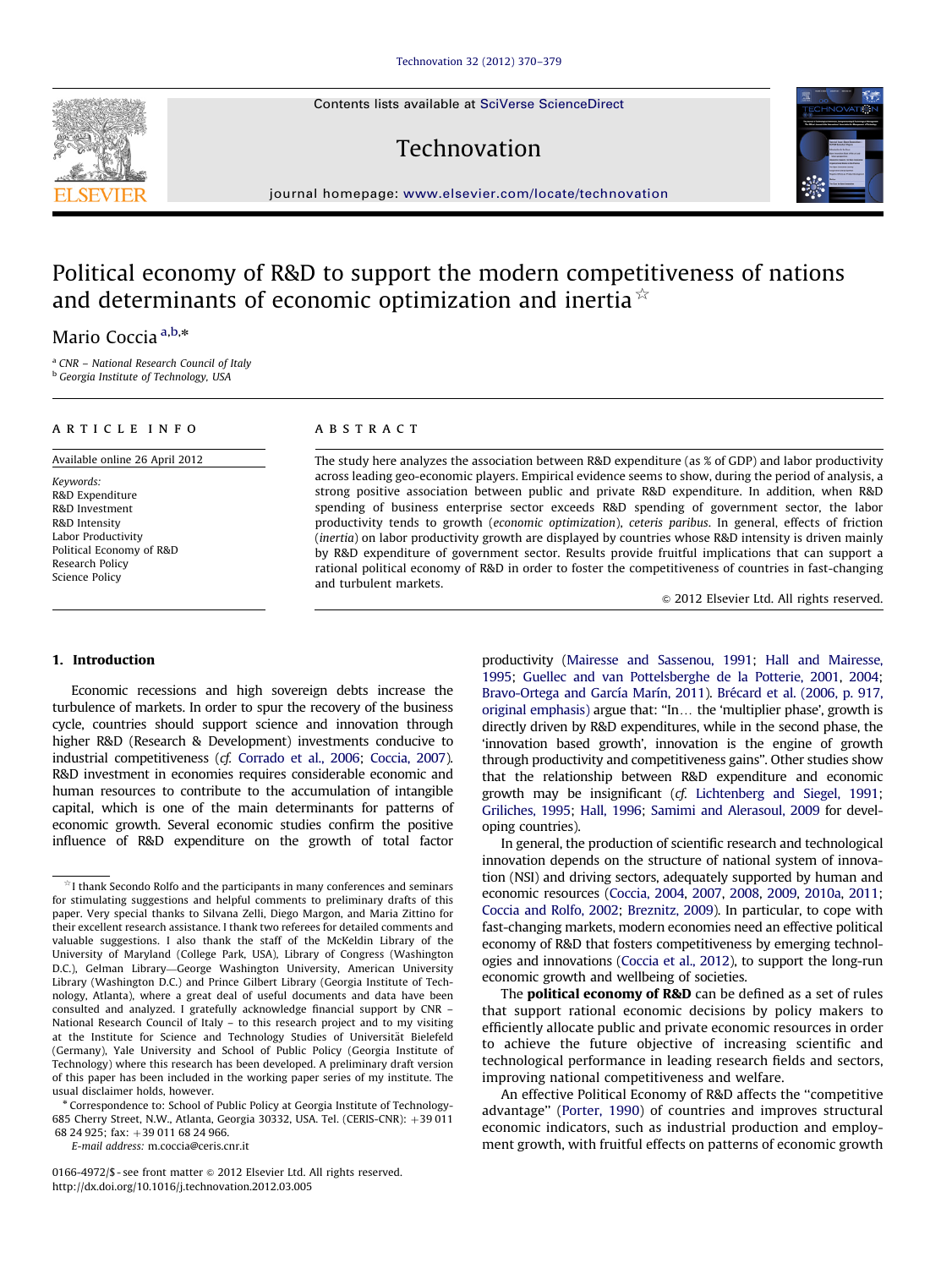([Coccia, 2009](#page--1-0)). As a matter of fact, the objectives of the political economy of R&D depend on the social welfare function of countries, which considers the preferences of the society (e.g. medicine, transport, environment, etc.) and the structure of driving industries of the economic system. The foundations of the political economy of R&D were laid by Bernal's and Bush's pioneering works over the 1940s–1950s, when public funding to R&D played a key role in achieving military objectives (see [Martin](#page--1-0) [and Nightingale, 2000, pp. 3–195](#page--1-0)). Nowadays, there is an intense debate across developed and developing countries on how to allocate the economic resources to support science and innovation in order to spur patterns of economic growth. Rational rules for an efficient and effective political economy of R&D require accurate answers to the following economic questions:

- How is public and private R&D expenditure correlated to the labor productivity growth of economies?
- How do R&D expenditures by governments and business enterprises differ in high-income and low-income per capita countries?

The purpose of this paper is to investigate these economic issues, mainly across European countries and other geo-economic players, by analyzing the relationship, at the country level, between R&D intensity, treated as an investment rather than as an expense, and labor productivity growth. Results may pinpoint some main rules of the political economy of R&D to support economic growth of countries in turbulent markets. Before tackling these issues, the theoretical framework and the research strategy are described.

#### 2. Literature review and related works: a theoretical background

R&D plays a key role for supporting economic growth of modern economies and includes expenditures by the industry, government, higher education and private non-profit sectors (cf. [Jones and](#page--1-0) Williams, 1998, p. 1133ff; Brécard et al., 2006, pp. 917–921). More specifically, the relationship between public and private R&D expenditure has been analyzed at the firm level [\(Higgins and Link, 1981;](#page--1-0) [Link, 1982;](#page--1-0) [Link and Scott, 1998](#page--1-0); [Toivanen and Niininen, 1998;](#page--1-0) [Duguet, 2003](#page--1-0); [L](#page--1-0)ööf and Heshmati, 2005; [Clausen, 2009;](#page--1-0) [Griffiths and](#page--1-0) [Webster, 2010;](#page--1-0) [Hervas-Oliver et al., 2011\)](#page--1-0), at the sector level – by [Levin and Reiss \(1984\),](#page--1-0) [Lichtenberg \(1984](#page--1-0), [1987\)](#page--1-0) and other scholars – and at the aggregate level (e.g. [Kealey, 1996\)](#page--1-0). As patterns of economic growth can be affected by private under-investment in R&D [\(Peneder, 2008](#page--1-0)), several studies analyze whether public R&D expenditure is a complement or substitute for private R&D. [David](#page--1-0) [et al. \(2000\)](#page--1-0) shows the higher frequency of complementary effects between public and private R&D expenditures, in particular at the national level. However, Table 1 shows ambiguous results about this relationship since R&D spending includes heterogeneous elements that generate different effects on indicators and economic systems.

#### Table 1

Main results and studies about the relationship between public and private R&D expenditure, productivity and economic growth.

| Main results about the relationship between public and private R&D expenditure                                                                                                                                                                                                                                                                                                                                                                                                                                | $+=$ Complementarity effect;<br>$-$ = Crowding out effect;<br>$0 =$ Neutral effect<br>• Between R&D (public and private)<br>• Between R&D and Productivity |
|---------------------------------------------------------------------------------------------------------------------------------------------------------------------------------------------------------------------------------------------------------------------------------------------------------------------------------------------------------------------------------------------------------------------------------------------------------------------------------------------------------------|------------------------------------------------------------------------------------------------------------------------------------------------------------|
| Kealey (1996) states that public funding and private funding displace each other.<br>Levy and Terleckyi (as quoted by David et al., 2000) argue that government contract R&D is positively and significantly<br>associated with private R&D investment and productivity.                                                                                                                                                                                                                                      | $-(R&D)$<br>+ (R&D & Productivity)                                                                                                                         |
| Lichtenberg (1984, 1987) reports that there is no additional impact from public R&D expenditure on private R&D investment. 0 (R&D)<br>Levin and Reiss (1984) find that government R&D intensity has a positive and significant effect on private R&D intensity. In $+$ (R&D)<br>particular, they find a complementary relationship showing that each additional dollar of public funds stimulates from<br>seven to seventy-four cents of private R&D investment.                                              |                                                                                                                                                            |
| Lichtenberg (1984) finds that public R&D reduces private R&D investment at the industry level and an additional dollar<br>crowds out eight cents of private R&D investment.                                                                                                                                                                                                                                                                                                                                   | $-(R&D)$                                                                                                                                                   |
| Support for a complementarity effect between public and private R&D investments has emerged from studies by Hertzfeld $+$ + (R&D)<br>and Mowery [as quoted by David et al., 2000, p. 521].                                                                                                                                                                                                                                                                                                                    |                                                                                                                                                            |
| Levy (1990) finds that five countries exhibit significant overall public-private complementarity effects, whereas two<br>countries show significant substitution effects.                                                                                                                                                                                                                                                                                                                                     | $+$ (R&D) $-$ (R&D)                                                                                                                                        |
| Hall and Mairesse (1995) find that the interaction between R&D and productivity in the manufacturing sector in France is $+$ (R&D & Productivity)<br>positive (p. 263, passim).                                                                                                                                                                                                                                                                                                                               |                                                                                                                                                            |
| Mamuneas and Nadiri (1996) show that publicly financed R&D induces cost savings but crowds out privately financed R&D $-$ , $+$ (R&D)<br>investment, while the incremental R&D tax credit and immediate deductibility provision of R&D expenditures have a<br>significant impact on privately financed R&D investment.                                                                                                                                                                                        |                                                                                                                                                            |
| Wallsten (as quoted by David et al., 2000) shows that there is a one-for-one crowding-out of private investment, whereas $-(R\&D) + (R\&D)$<br>Robson (as quoted by David et al., 2000) concludes that there is a one-for-one stimulus of private R&D investment. These<br>studies are not based on the same dataset.                                                                                                                                                                                         |                                                                                                                                                            |
| González and Pazó (2008) confirm the lack of crowding-out between public R&D support and private R&D investment and that 0 (R&D)<br>small firms operating in low technology sectors may not engage in R&D activities in the absence of public subsidies (p. 371).                                                                                                                                                                                                                                             |                                                                                                                                                            |
| Clausen (2009) argue that: " 'research' subsidies stimulate R&D spending within firms while 'development' subsidies<br>substitute such spending" (original emphasis, p. 239).                                                                                                                                                                                                                                                                                                                                 | $+, -$ (R&D)                                                                                                                                               |
| Coccia (2010a, 2011)                                                                                                                                                                                                                                                                                                                                                                                                                                                                                          | $+$ (R&D)                                                                                                                                                  |
| Lee (2011, p. 256) shows: "public support tends to have a complementarity effect on private R&D for firms with low<br>technological competence, for firms in industries with high technological opportunities and for firms facing intense<br>market competition. In contrast, firms with high technological competence and firms that have enjoyed fast demand<br>growth in recent years show a crowding-out effect, and firm size and age do not show any discernible differential effect".                 | $+, -$ (R&D)                                                                                                                                               |
| Main studies about the relationship between R&D expenditure and productivity/economic growth<br>Lichtenberg and Siegel (1991); Mairesse and Sassenou (1991); Griliches (1995); Hall (1996); Mamuneas and Nadiri (1996);<br>Hall and Mairesse (1995); Guellec and van Pottelsberghe de la Potterie (2001, 2003 and 2004); Griffith et al. (2004);<br>Zachariadis (2004); Goel et al. (2008); Brécard et al. (2006); Samimi and Alerasoul, 2009; Coccia (2010a; 2011), Bravo-Ortega<br>and García Marín (2011). |                                                                                                                                                            |

Note: Economic literature is vast and not fully quoted here.